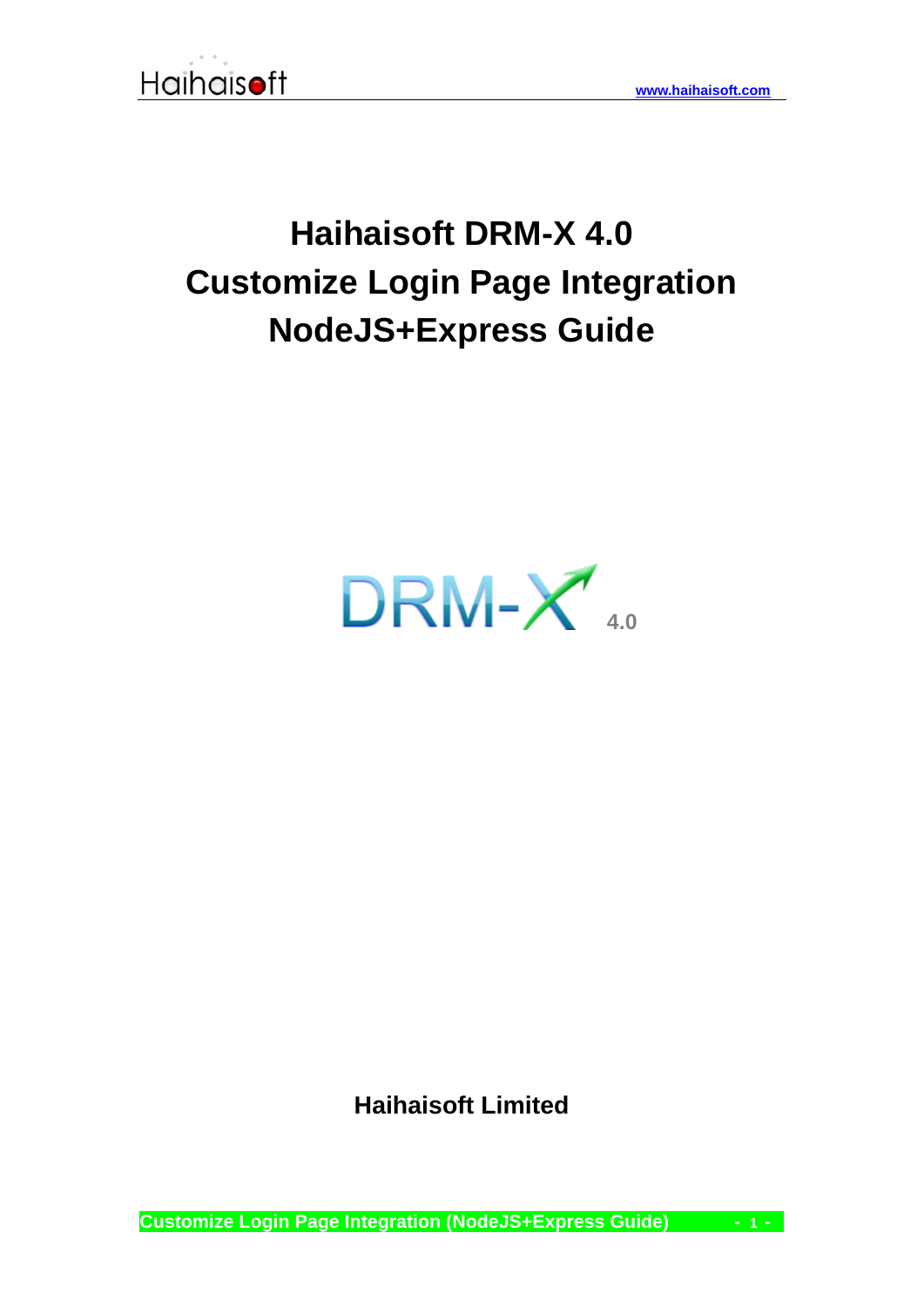# <span id="page-1-0"></span>**Table of Contents**

| WHAT NECESSARY BEFORE INTEGRATION? 3                      |
|-----------------------------------------------------------|
|                                                           |
|                                                           |
|                                                           |
|                                                           |
| STEP 1. REFERENCE NODEJS MODULES AND EXPRESS MIDDLEWARE 8 |
| STEP 2. INDEX ROUTE TO RECEIVE INTEGRATION PARAMETERS  8  |
|                                                           |
| STEP 4. OBTAIN AND STORE THE LICENSE IN LICSTORE 10       |
| STEP 5. SET DRM-X 4.0 WEBSITE INTEGRATION PARAMETERS.  11 |
|                                                           |
| STEP 7. OPEN YOUR CONTENTS PROTECTED BY DRM-X 4.0.  13    |
|                                                           |

<span id="page-1-1"></span>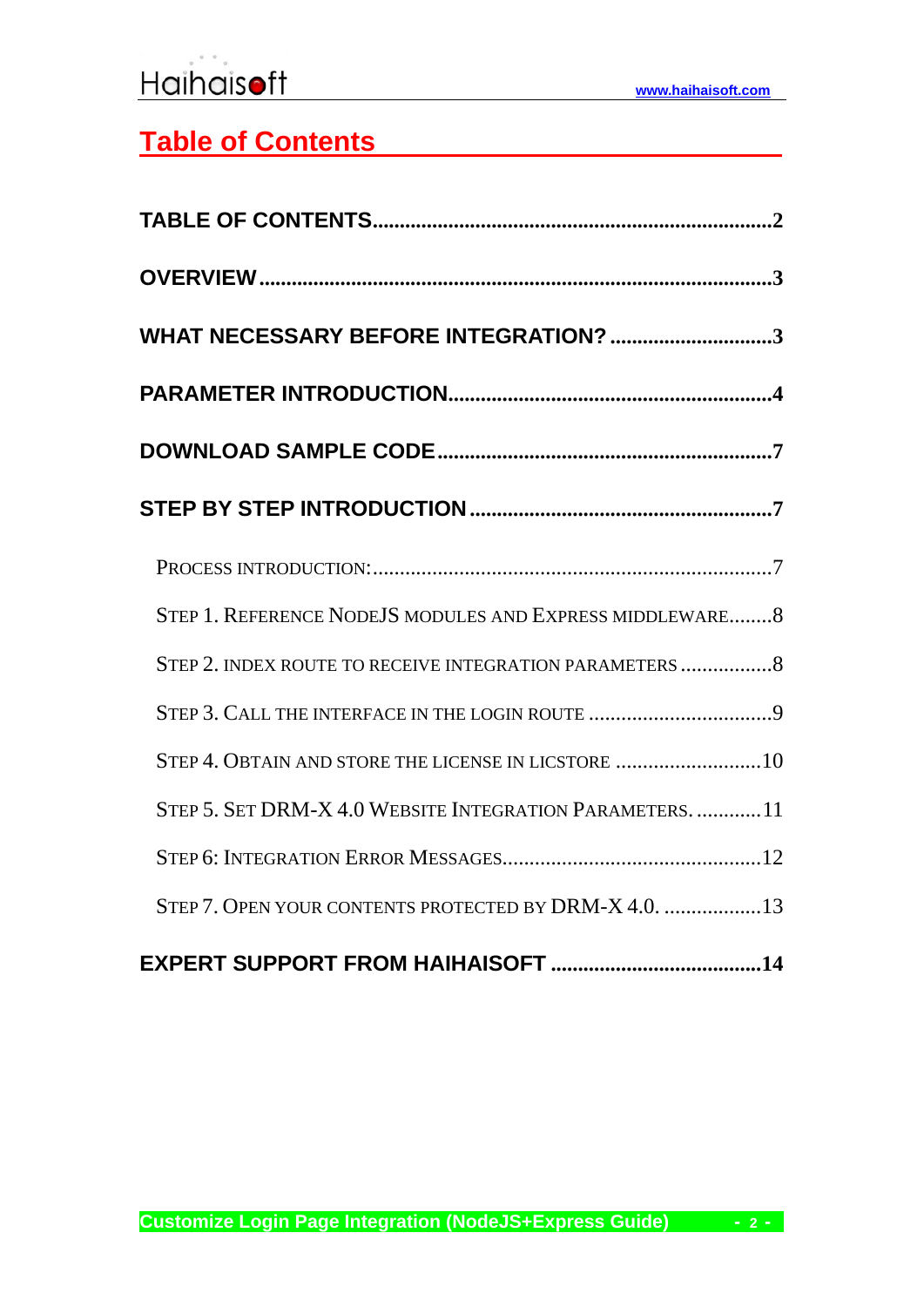# **Overview**

After custom login page integration, your users just need to register and login on your own website. It will open your website's DRM login window when the user opens your protected content.

For the integration, you need to create a new custom login page or modify your existed login page. It requires some code work. But don't worry, it's very simple.

All that you need to do is to call the **getLicenseRemoteToTableWithVersion** function. You can get the details about DRM-X 4.0 XML Web Service interface by the link below: <http://4.drm-x.com/haihaisoftLicenseservice.asmx>

# <span id="page-2-0"></span>**What necessary before integration?**

### **1. DRM-X 4.0 Account**

You need to have a DRM-X 4.0 Premier, Business or Enterprise account before you can integrate with your platform. DRM-X 4.0 personal account users can manage its users on [4.drm-x.com](http://4.drm-x.com/) instead.

Click the link below to see the DRM-X Account Comparison. <http://www.drm-x.com/Fees-Compare-4.0.aspx>

#### **2. User database, custom login page.**

You should setup a database that can store your users' information if you want to integrate with DRM-X 4.0 platform. You also need to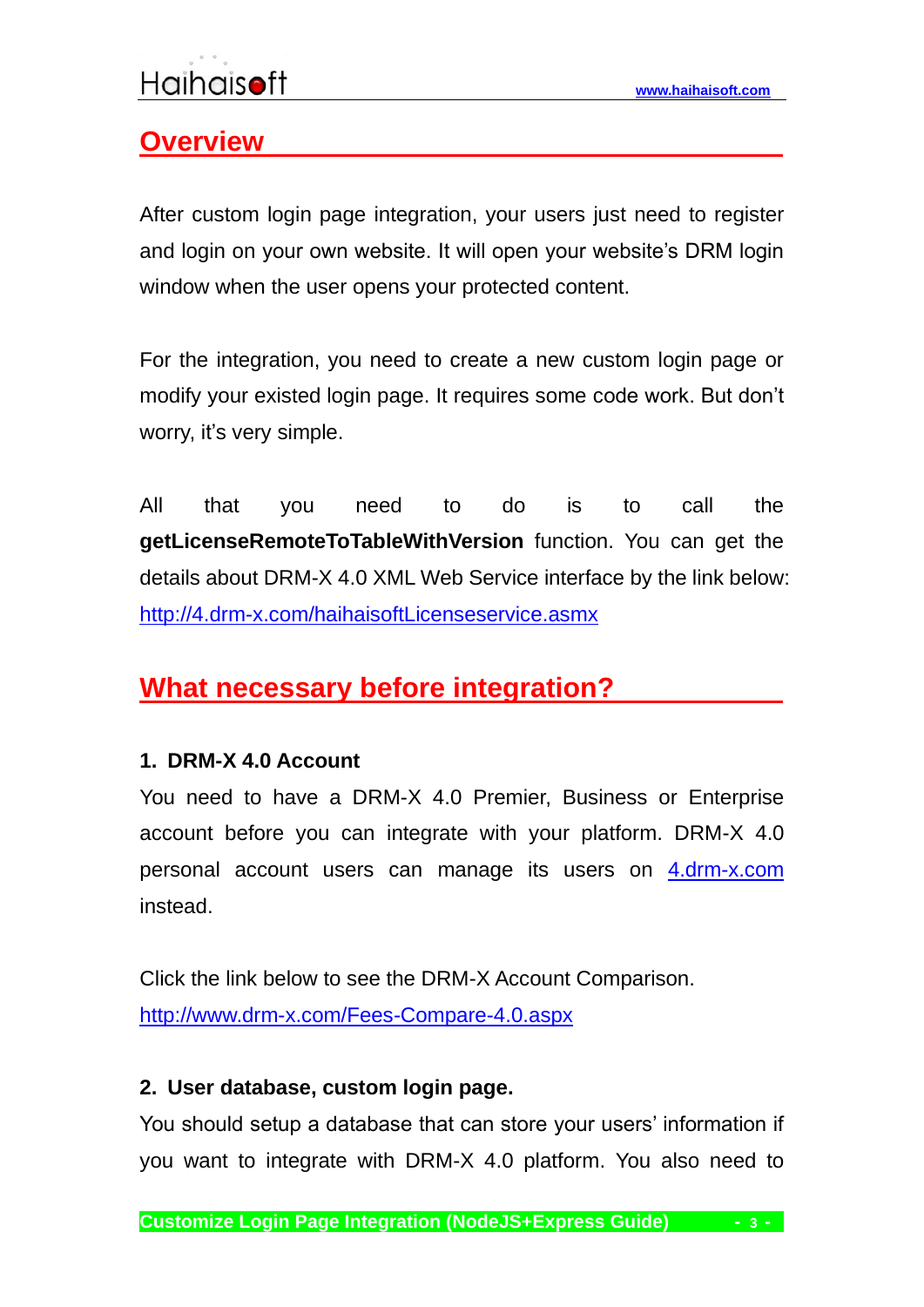<span id="page-3-0"></span>create user custom login page for your users to login.

### **Parameter Introduction**

The parameter in blue color is required field. You can set the others into 'N/A' (means empty) or enter the correct value.

- **AdminEmail:** your login Email of DRM-X 4.0 Account.
- ⚫ **WebServiceAuthStr:** the Web Service Authenticate String for DRM-X 4.0 web service. The value you set here must be the same with the one on your DRM-X 4.0 account.

#### **Steps to setup:**

- 1. Login your DRM-X 4.0 account.
- 2. Click the **Account Settings** in the left panel and choose the **Website Integration Preferences**, as shown in the screenshot below:

|     | <b>Account Home</b>     | <b>Account Settings</b>     |                                 |
|-----|-------------------------|-----------------------------|---------------------------------|
|     | <b>User Group</b>       | <b>Account Information</b>  | Preferences                     |
|     | License Profile         | <b>Contact Information</b>  | <b>Payment Preferences</b>      |
|     | <b>Rights</b>           | <b>Change Password</b>      | <b>Currency Preferences</b>     |
|     | <b>Users</b>            | <b>Notification</b>         | Website Integration Preferences |
| íí  | <b>Reports</b>          | <b>Renew Service</b>        | <b>End User Settings</b>        |
| <6> | <b>Account Settings</b> | Select another package here | Manage Blacklist                |
|     | <b>Protect File</b>     |                             | Force Use Latest Xvast Browser  |

3. Select **Custom login page integration** and enter the **Web Service Authenticate String**. As shown in the screenshot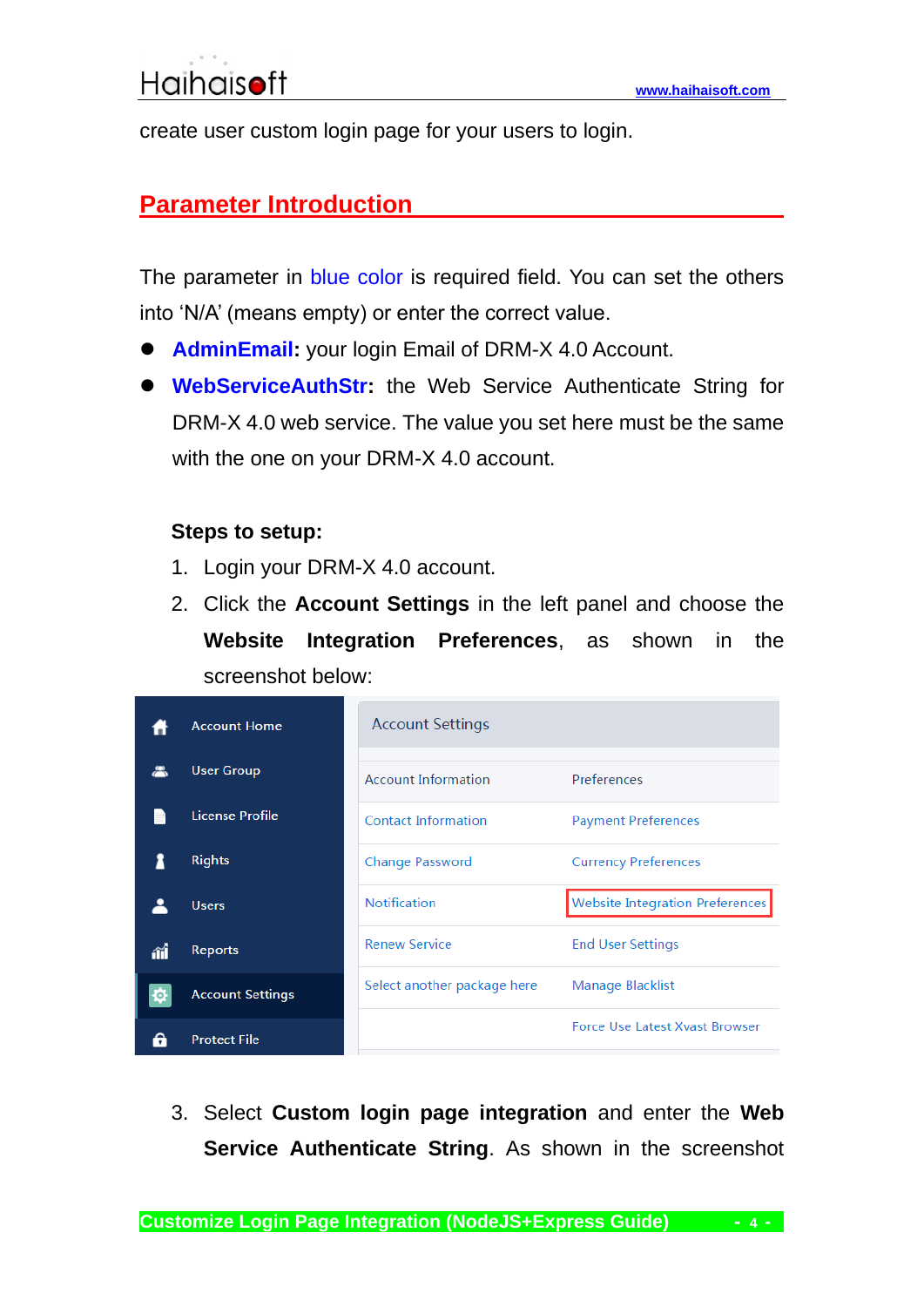

below:

| Profile - Website Integration Preferences                                                                                                                                                                                                                                                                                                                                                                                                                                                                                                                       |                                                                                                                 |  |
|-----------------------------------------------------------------------------------------------------------------------------------------------------------------------------------------------------------------------------------------------------------------------------------------------------------------------------------------------------------------------------------------------------------------------------------------------------------------------------------------------------------------------------------------------------------------|-----------------------------------------------------------------------------------------------------------------|--|
| <b>Integration Method: Integration Help</b>                                                                                                                                                                                                                                                                                                                                                                                                                                                                                                                     |                                                                                                                 |  |
| OSynchronize user integration                                                                                                                                                                                                                                                                                                                                                                                                                                                                                                                                   | ©Custom login page integration                                                                                  |  |
| Note: Synchronize user integration is synchronize your website users to DRM-X.com your user. We<br>protect the password with strong encryption. It's secure and easy. (Recommend for most users)<br>Custom login page integration is when user acquiring license, it will pop up your website DRM<br>login window to acquire license. It requires you create a new DRM login page. It requires more<br>code work. (Not Recommend, only for advanced users)<br>Please set a Web Service Authentication String for DRM-X web service (DRM-X need you provide this |                                                                                                                 |  |
| string to access DRM-X web service.)                                                                                                                                                                                                                                                                                                                                                                                                                                                                                                                            |                                                                                                                 |  |
| 123qwe                                                                                                                                                                                                                                                                                                                                                                                                                                                                                                                                                          |                                                                                                                 |  |
| when acquiring license)                                                                                                                                                                                                                                                                                                                                                                                                                                                                                                                                         | <b>Please enter License URL(Must begin with http:// or https://)</b> (License URL is the url used by pop window |  |
| <b>Submit</b><br>Cancel                                                                                                                                                                                                                                                                                                                                                                                                                                                                                                                                         |                                                                                                                 |  |

4. Click the **Submit** button below and you will get the message shown on the picture below:



**GroupID:** the ID of your Group created in your DRM-X 4.0 account. You can find GroupID value in Users Group of DRM-X 4.0 Account.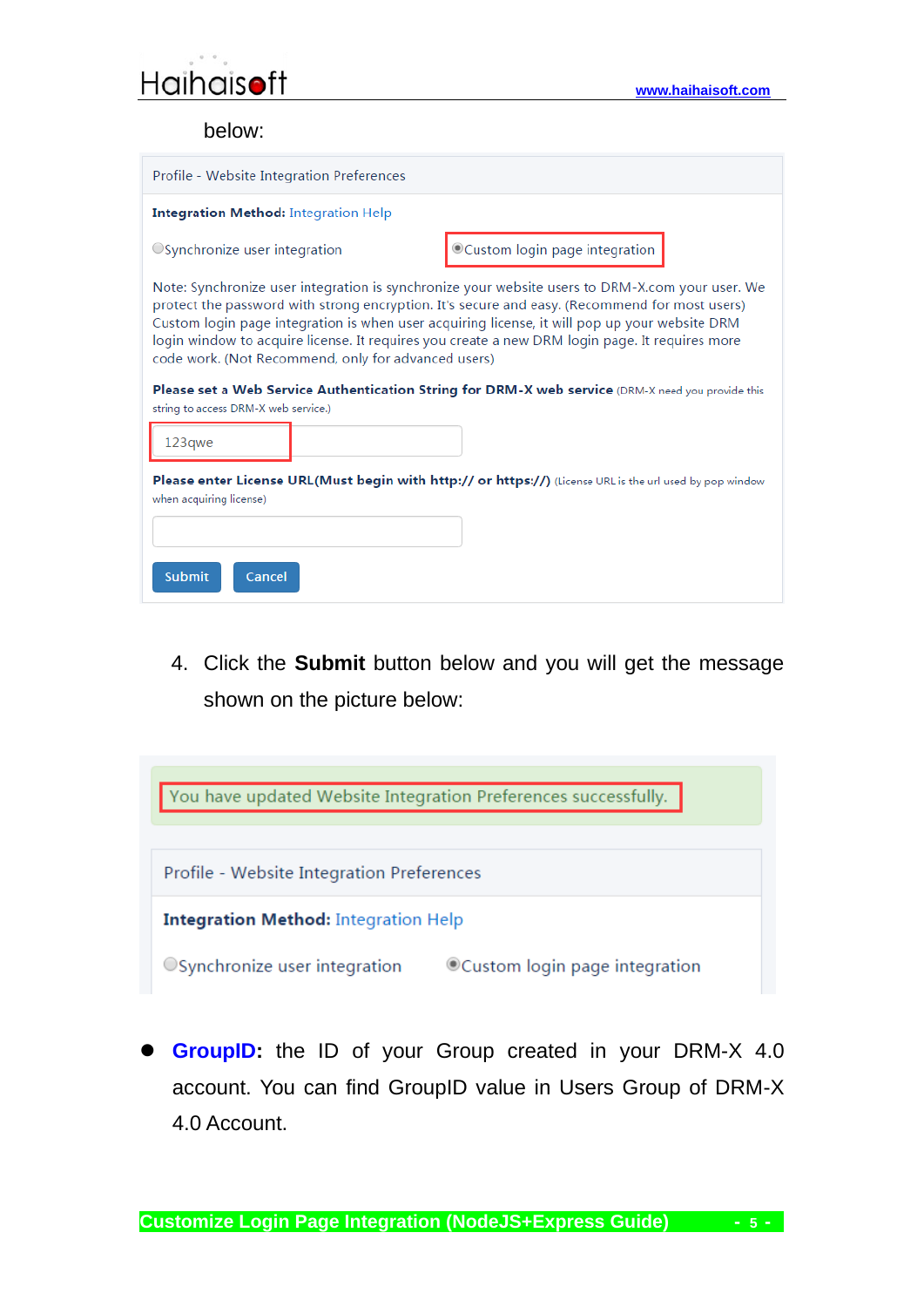# **[www.haihaisoft.com](http://www.haihaisoft.com/)**



Note: in the code you just need to enter one Group ID, and the users signed up on your website will be added into group directly. You can manually change the group they belong to in your DRM-X 4.0 account if you want.

- ⚫ **UserLoginName:** the username or unique UserID in your user database.
- ⚫ **UserFullName**: the Full Name of User. This parameter is option. You can leave this UserFullName parameter to blank, or just set it value to N/A.
- **ProfileID:** the ID of the license profile you create on DRM-X 4.0. DRM-X 4.0 provides this parameter.
- ⚫ **ClientInfo:** the basic client information of your users. DRM-X 4.0 provides this parameter.
- **RightsID:** the ID of rights that you created in your DRM-X 4.0 Accounts. DRM-X 4.0 provides this parameter.
- **IP:** IP address of your user which acquire license. You must return user's correct IP address.
- ⚫ **Platform:** the operating system of end user. DRM-X will return value: Windows XP, Windows Vista, Windows 7, Windows 8, Windows 10, Mac or Android, and so on.
- ⚫ **ContentType:** the type of protected content, DRM-X 4.0 will return Audio/Video or PDF.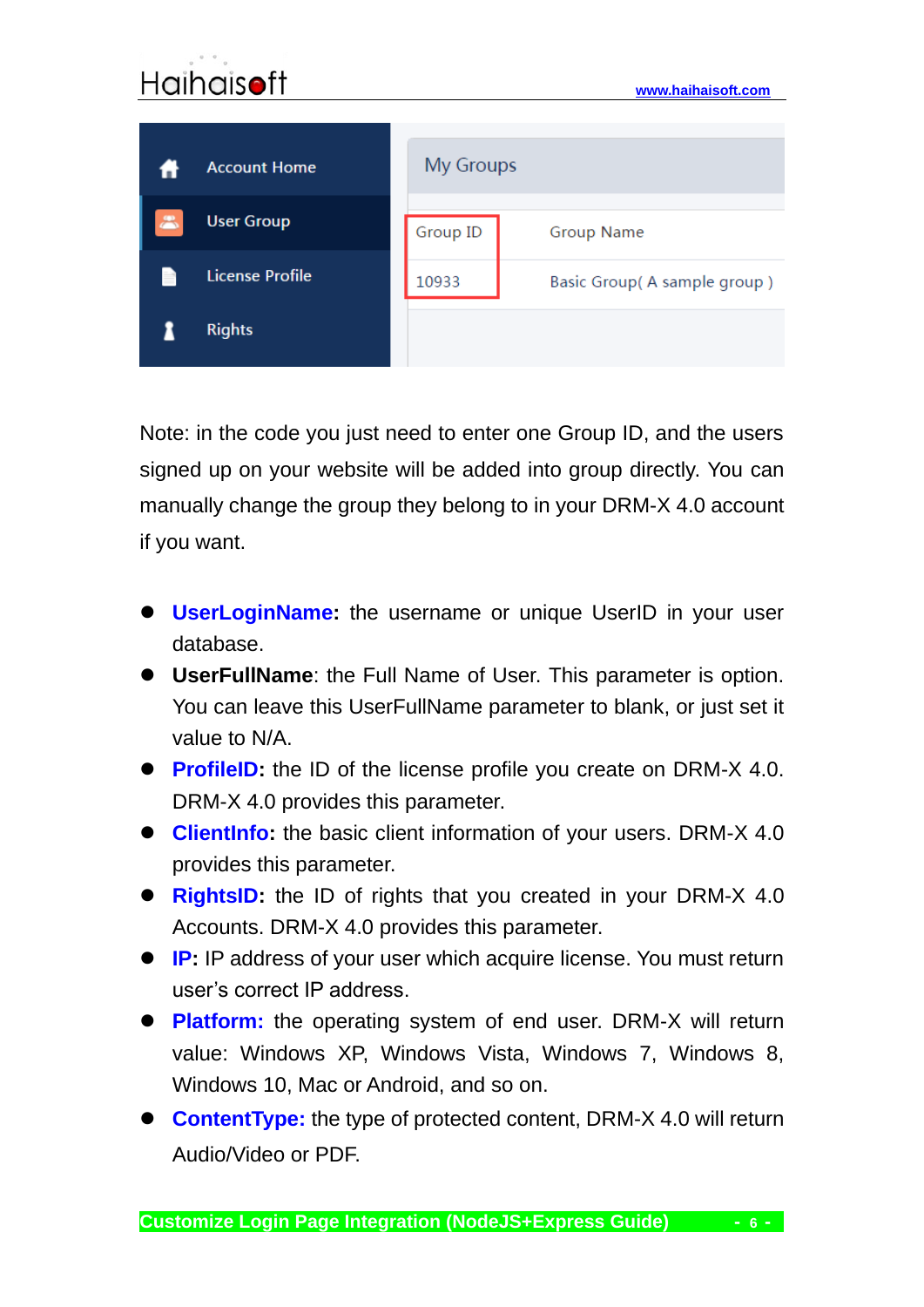- ⚫ **Version:** Xvast browser version, DRM-X 4.0 provides this parameter.
- ⚫ **yourproductid:** the ProductID in your system, please set it in License Profile.

## <span id="page-6-0"></span>**Download Sample Code**

You can download the sample pages by clicking the link below: Standard integration code:

**[http://www.drm-x.com/download/DRM-X\\_4.0\\_Integration/DRM-X4](http://www.drm-x.com/download/DRM-X_4.0_Integration/DRM-X4.0_Nodejs_Express_Integration_Code.zip) [.0\\_Nodejs\\_Express\\_Integration\\_Code.zip](http://www.drm-x.com/download/DRM-X_4.0_Integration/DRM-X4.0_Nodejs_Express_Integration_Code.zip)**

## <span id="page-6-1"></span>**Step by Step Introduction**

#### <span id="page-6-2"></span>**Process introduction:**

- 1. The user first accesses the *lindex* route and obtains the necessary parameters from the DRM-X 4.0 server. If the user has logged in to the website, the second login step (/index/login) can be omitted, and the user's login information can be directly obtained and verify the user's order.
- 2. The /index/login route performs some business verification, such as verifying the user name and password, and verifying whether the user has purchased this course.
- 3. After the verification is passed, direct to the *login* route to call the DRM-X 4.0 interface method, such as checking whether the user exists (CheckUserExists), adding users (AddNewUser), updating Rights (UpdateRightWithDisableVirtualMachine), etc.
- 4. Then direct to licstore.php route to obtain license.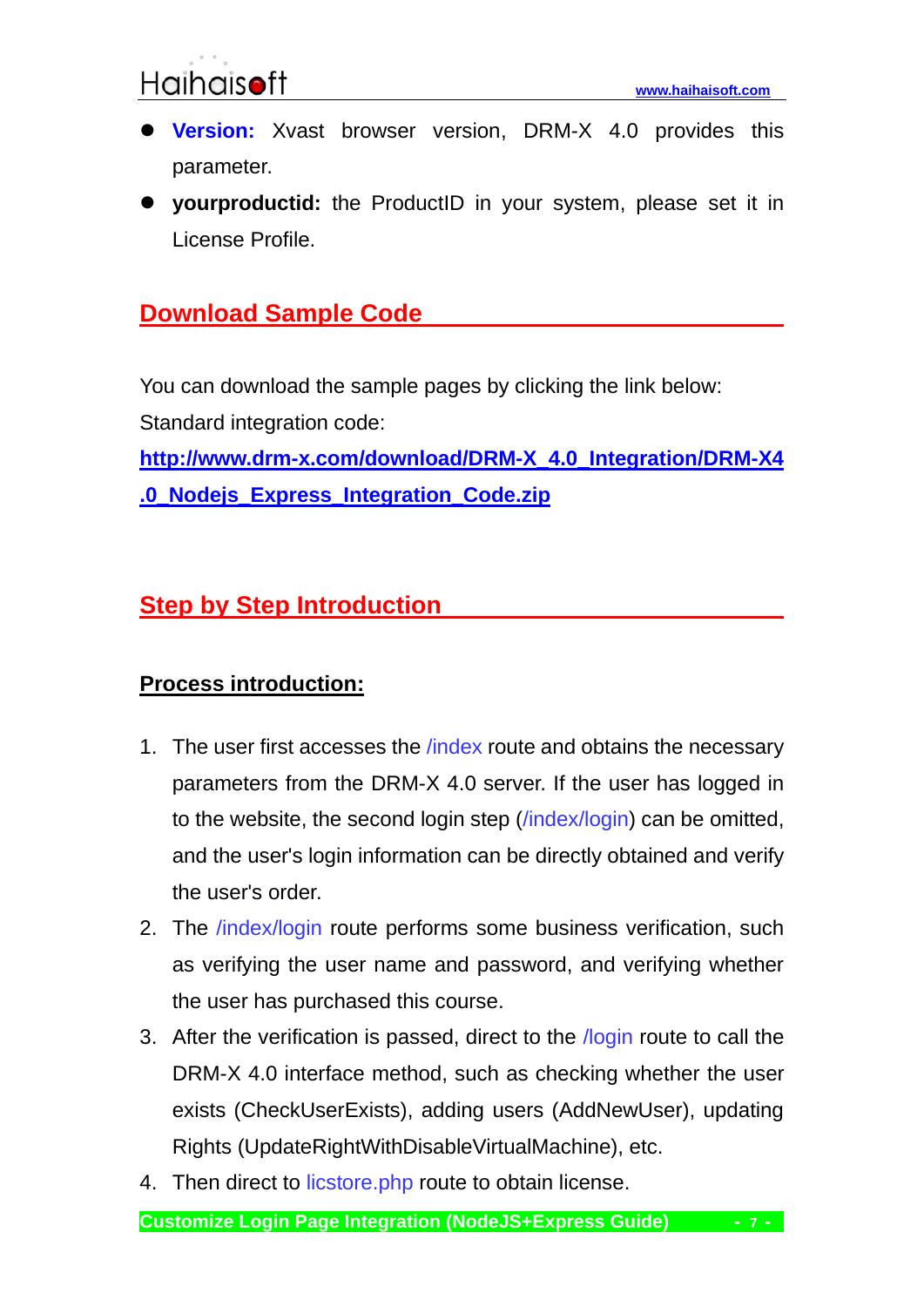(Note: The above process is described in accordance with the sample code and is for reference only. You can create different processes according to your own needs, but the method of calling the interface is the same. )

Tips: The integrated URL cannot be accessed directly. You need to use the Xvast browser to open the encrypted file, and the browser will be directed to the integrated page you set. Please read the fifth step for setting.

#### <span id="page-7-0"></span>**Step 1. Reference NodeJS modules and Express middleware**

This sample code uses the Express framework for integration. The Express middleware referenced in the integrated code includes "body-parser" and "express-session".

The template engine is "express-handlebars", you can also use other template engines.

And the soap module of NodeJS, we use the soap module to call the XML Web Service interface of DRM-X 4.0.

#### <span id="page-7-1"></span>**Step 2. index route to receive integration parameters**

Index routing is the URL in the website integration settings. Here you need to receive some integration parameters returned from the Xvast browser, and use cookies or session to store these parameters. The received parameters include profileid, clientinfo, rightsid, yourproductid, platform, contenttype, version, and return\_url.

The sample code is as follows:

| "clientinfo"<br>: req.body.clientinfo,<br>: req.body.profileid,<br>"profileid"<br>: req.body.rightsid,<br>"rightsid"<br>"yourproductid" : req.body.yourproductid, | const drmx params = $\{$ |  |
|-------------------------------------------------------------------------------------------------------------------------------------------------------------------|--------------------------|--|
|                                                                                                                                                                   |                          |  |
|                                                                                                                                                                   |                          |  |
|                                                                                                                                                                   |                          |  |
|                                                                                                                                                                   |                          |  |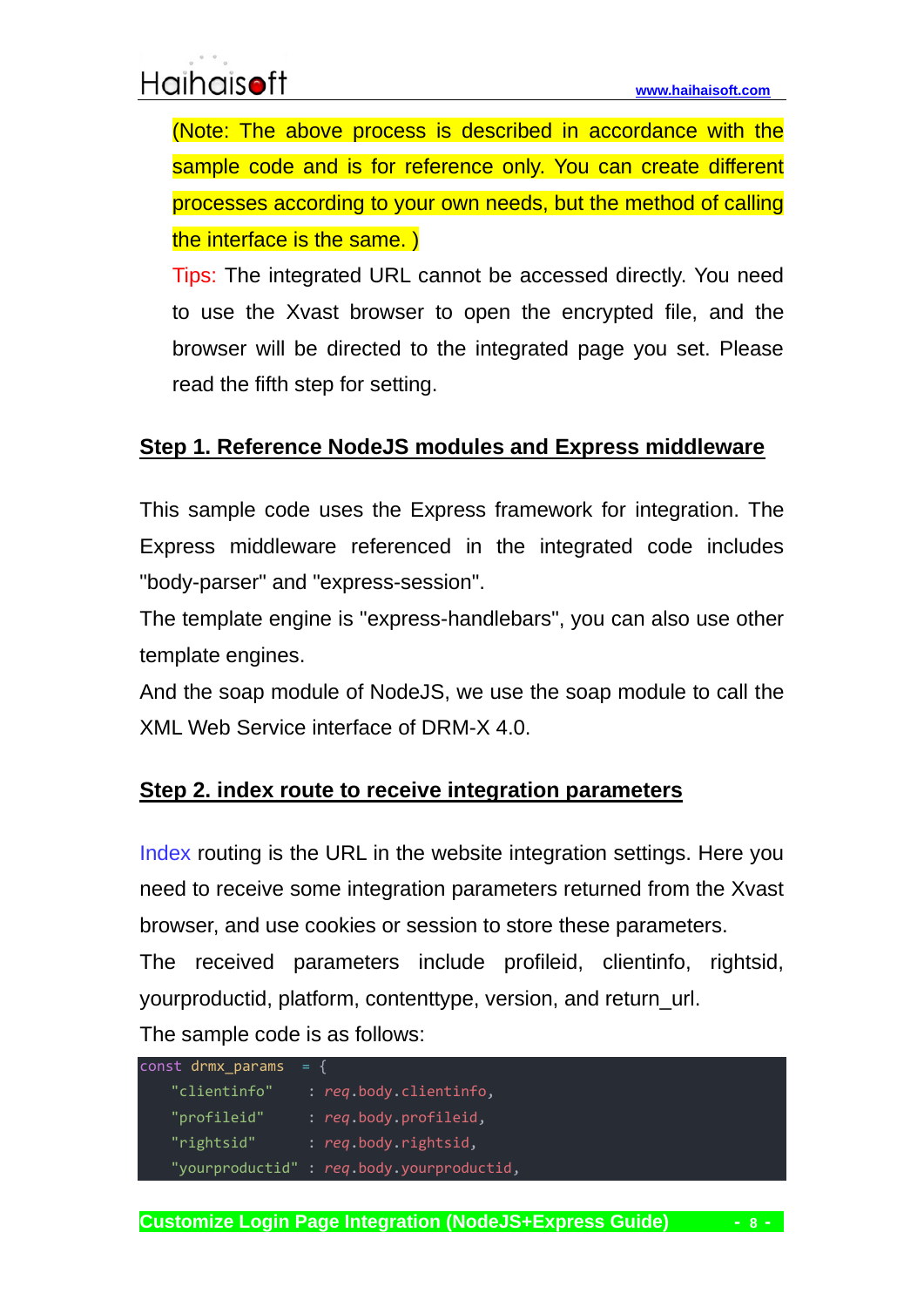| Haihaisoft    |                                                                               | www.haihaisoft.com |
|---------------|-------------------------------------------------------------------------------|--------------------|
| "platform"    | : req.body.platform,                                                          |                    |
| "contenttype" | : req.body.contenttype,                                                       |                    |
| "version"     | : req.body.version,                                                           |                    |
| "return url"  | : req.body.return $url,$ // The URL of the current                            |                    |
|               | encrypted file, the URL to be redirected after obtaining the license, must be |                    |
|               | set to this value in the <title> tag of the licstore page</title>             |                    |
|               |                                                                               |                    |

 $\begin{smallmatrix}&0&\cdots&0\\0&&&0\end{smallmatrix}$ 

If the user has logged in to your website, the user does not need to login again, you can get the user's login information in the *lindex*, and verify whether the user has purchased the course, and then be directed to the login route according to the verification result, or prompt the user has not purchased Courses and other information.

If the user is not logged in to the website, the user login page will be displayed, and the login form is POST to the index/login route to verify the user login and user order. After the verification is passed, the URL will be directed to the */login* route.

### <span id="page-8-0"></span>**Step 3. Call the interface in the login route**

After the user passes the login verification and business logic verification, you need to call some interfaces provided by DRM-X 4.0 in the /login route.

For the detailed calling process of these methods, please refer to the sample code we provide. We have listed the parameters required for calling the interface in the code.

- 1. **CheckUserExists**: Check whether the user exists.
- 2. **AddNewUser**: If the user does not exist, call the AddNewUser method.
- 3. **UpdateRightWithDisableVirtualMachine**: Update the Rights settings for which the user will obtain a license. For example, the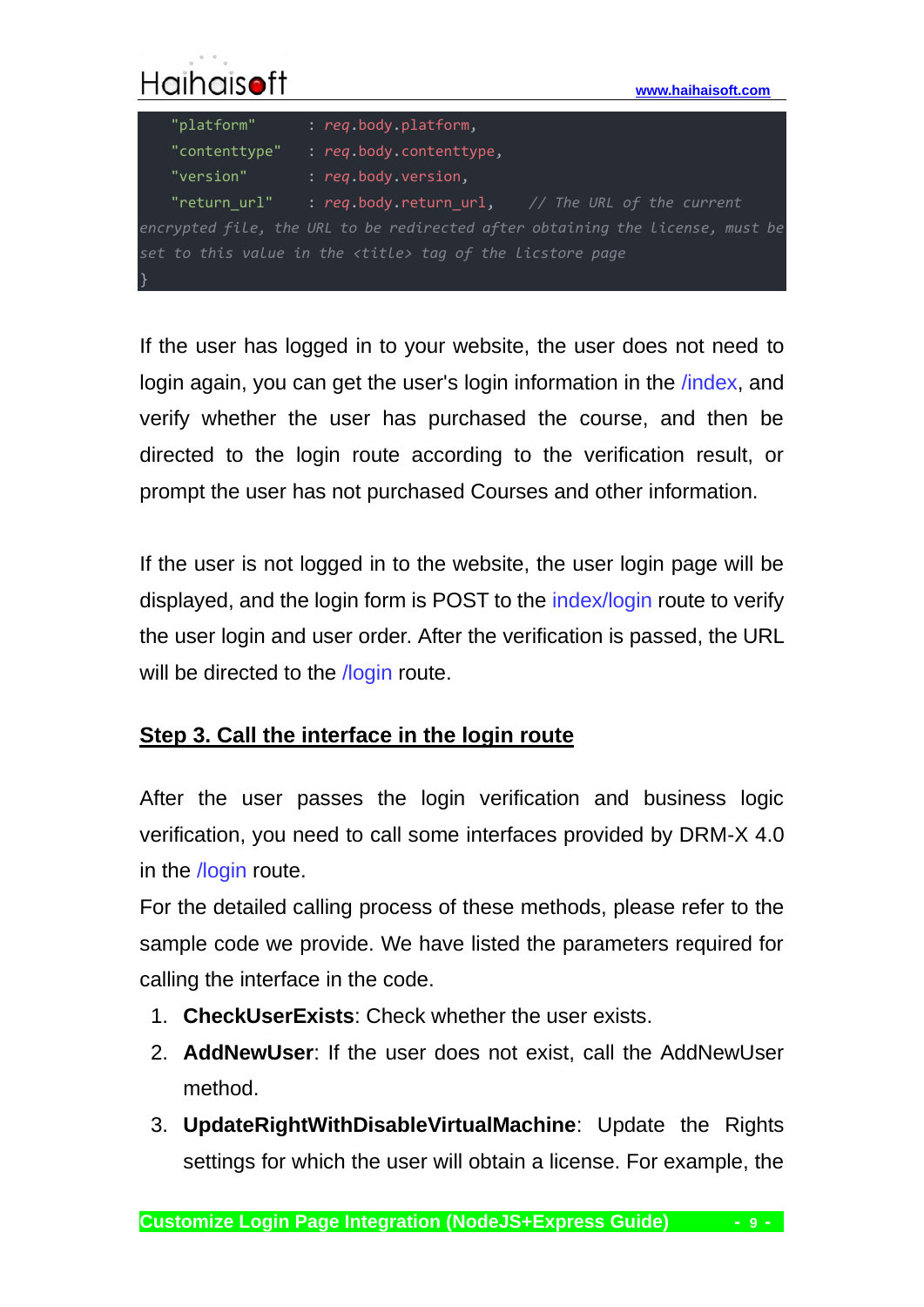# **[www.haihaisoft.com](http://www.haihaisoft.com/)**

validity period of the license (ExpirationAfterFirstUse), or the user's information is displayed on the encrypted file through the watermark (WatermarkText).

After the interface method is executed, visit the obtain license and license storage page.

## <span id="page-9-0"></span>**Step 4. Obtain and store the license in licstore**

Call the [getLicenseRemoteToTableWithVersion](4.drm-x.com/haihaisoftLicenseservice.asmx?op=getLicenseRemoteToTableWithVersion) method in the listore.php route to request the DRM-X 4.0 server to send the license.

Note: The route to store the license must start with licstore, which can be licstore.php, licstore.asp or licstore.jsp. Only these route names can be recognized by Xvast.

For detailed license code, please refer to the sample code we provide.

After calling the interface method for obtaining a license, if there is no program error, you will get a license or license error message. If the license has an error message, you can use the following code to judge:

```
if(license.indexOf('<div id="License_table_DRM-x4" style="disp
lay:none;">') == -1){
   // The error message will be displayed on the licerror page
   req.session.license = license;
   req.session.message = message;
   res.redirect('licerror');
}
```
For details about what the license error messages include, please refer to [Step 6.](#page-11-0)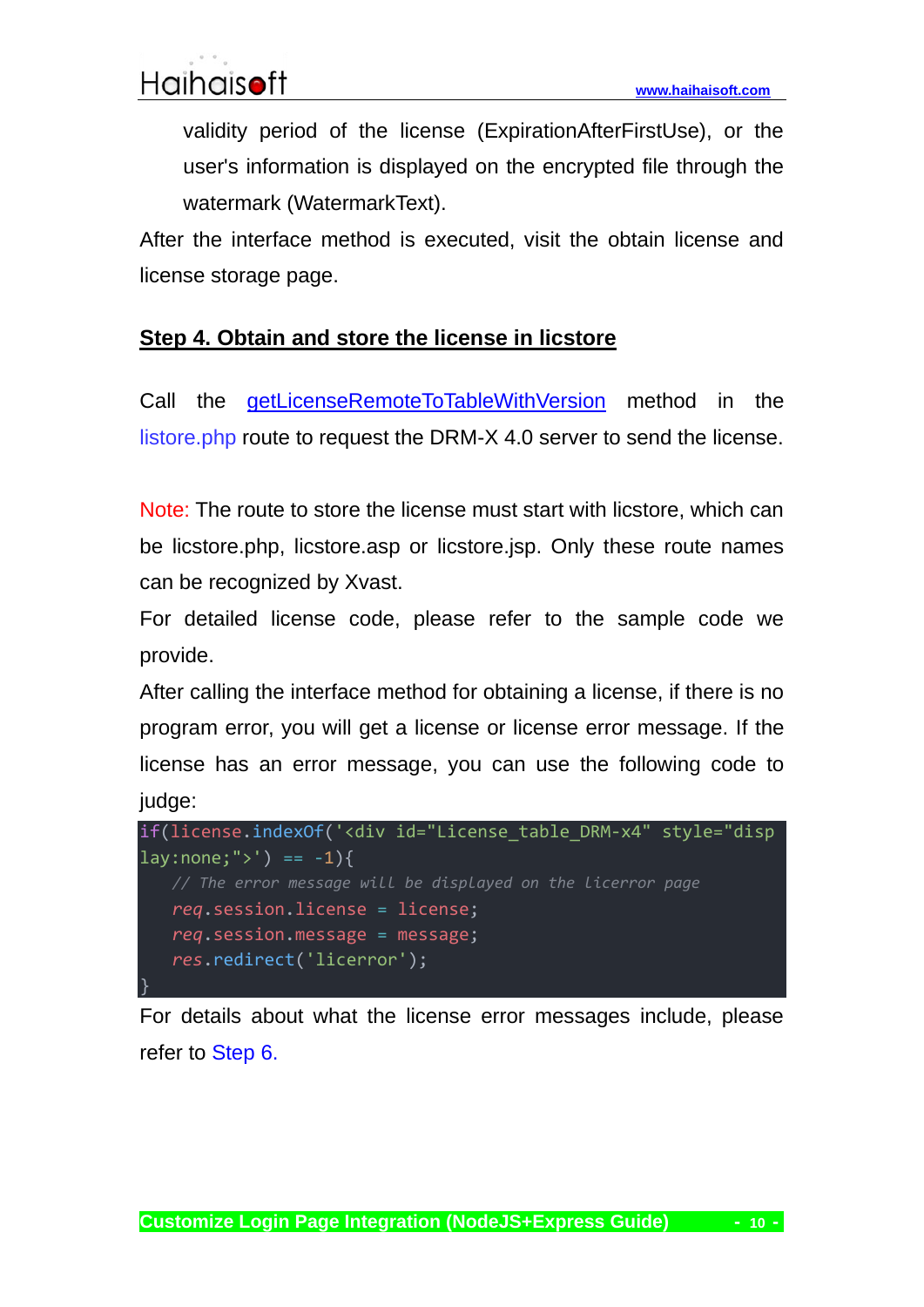#### <span id="page-10-0"></span>**Step 5. Set DRM-X 4.0 Website Integration Parameters.**

#### **Steps to setup:**

- 1. Login your **DRM-X 4.0 account**.
- 2. Click the **Account Settings** in the left panel and choose the **Website Integration Preferences**, as shown in the screenshot below:

|    | <b>Account Home</b>     | <b>Account Settings</b>     |                                        |
|----|-------------------------|-----------------------------|----------------------------------------|
|    |                         |                             |                                        |
|    | <b>User Group</b>       | <b>Account Information</b>  | Preferences                            |
|    | License Profile         | <b>Contact Information</b>  | <b>Payment Preferences</b>             |
|    | <b>Rights</b>           | <b>Change Password</b>      | <b>Currency Preferences</b>            |
|    | <b>Users</b>            | <b>Notification</b>         | <b>Website Integration Preferences</b> |
| îĺ | <b>Reports</b>          | <b>Renew Service</b>        | <b>End User Settings</b>               |
|    | <b>Account Settings</b> | Select another package here | Manage Blacklist                       |
|    |                         |                             |                                        |
|    | <b>Protect File</b>     |                             | <b>Force Use Latest Xvast Browser</b>  |

3. Select **Custom login page integration** and enter the URL of your customized page. As shown in the screenshot below: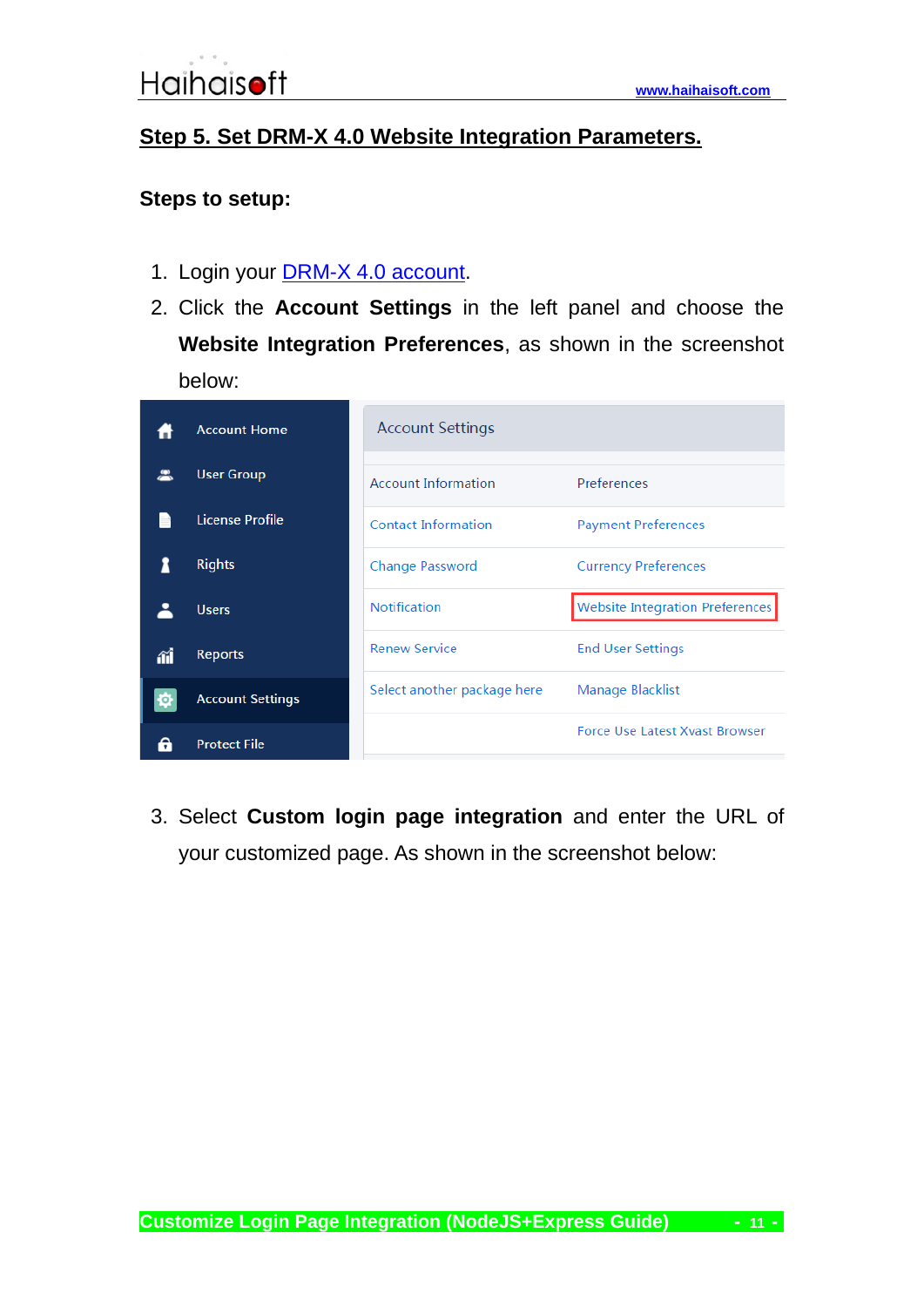|  | <b>Haihaisoft</b> |
|--|-------------------|

| Profile - Website Integration Preferences                                                                                                                                                                                                                                                                                                                                                                                                                                                                                                                                                                  |  |  |
|------------------------------------------------------------------------------------------------------------------------------------------------------------------------------------------------------------------------------------------------------------------------------------------------------------------------------------------------------------------------------------------------------------------------------------------------------------------------------------------------------------------------------------------------------------------------------------------------------------|--|--|
| <b>Integration Method: Integration Help</b>                                                                                                                                                                                                                                                                                                                                                                                                                                                                                                                                                                |  |  |
| <b>OCustom login page integration</b><br>OSynchronize user integration                                                                                                                                                                                                                                                                                                                                                                                                                                                                                                                                     |  |  |
| Note: Synchronize user integration is synchronize your website users to DRM-X.com<br>your user. We protect the password with strong encryption. It's secure and easy.<br>(Recommend for most users)<br>Custom login page integration is when user acquiring license, it will pop up your<br>website DRM login window to acquire license. It requires you create a new DRM<br>login page. It requires more code work. (Not Recommend, only for advanced users)<br>Please set a Web Service Authentication String for DRM-X web service (DRM-X need<br>you provide this string to access DRM-X web service.) |  |  |
|                                                                                                                                                                                                                                                                                                                                                                                                                                                                                                                                                                                                            |  |  |
| 123qwe                                                                                                                                                                                                                                                                                                                                                                                                                                                                                                                                                                                                     |  |  |
| Please enter License URL(Must begin with http:// or https://) (License URL is the url used<br>by pop window when acquiring license)                                                                                                                                                                                                                                                                                                                                                                                                                                                                        |  |  |
| http://localhost:3000/index                                                                                                                                                                                                                                                                                                                                                                                                                                                                                                                                                                                |  |  |

4. Click the **Submit** button below and you will get the message shown on the picture below:

| You have updated Website Integration Preferences successfully. |                                |  |
|----------------------------------------------------------------|--------------------------------|--|
| Profile - Website Integration Preferences                      |                                |  |
| <b>Integration Method:</b> Integration Help                    |                                |  |
| OSynchronize user integration                                  | ©Custom login page integration |  |

#### <span id="page-11-0"></span>**Step 6: Integration Error Messages**

When you integrate DRM-X 4.0 with your website, it may return some error messages. You should write code check the returned error messages and displays the error messages properly to end users. It

**Customize Login Page Integration (NodeJS+Express Guide) - 12 -**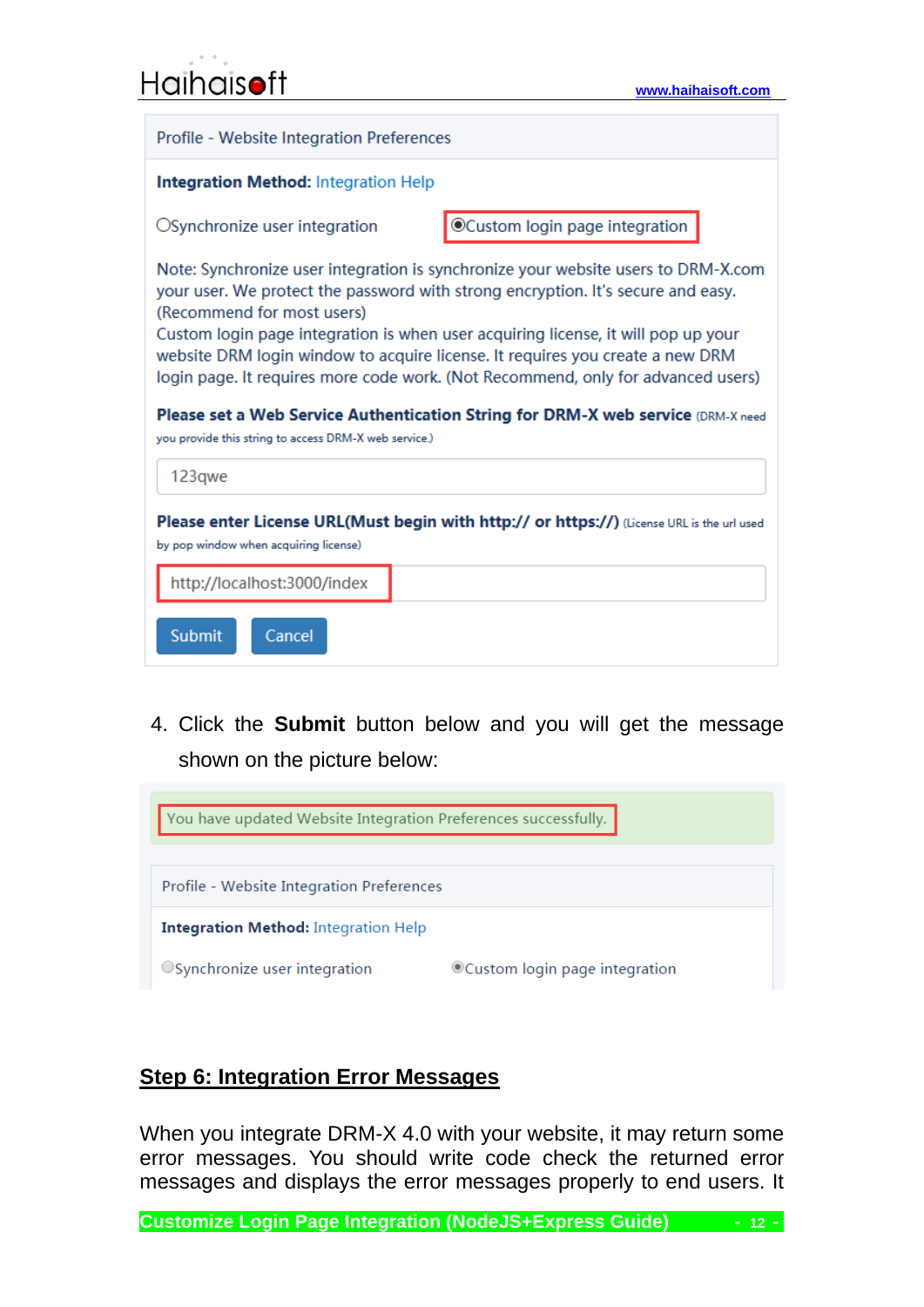# **[www.haihaisoft.com](http://www.haihaisoft.com/)**

will help you and your users identify the error easily. For example: Exceed Bind Number, License Profile doesn't exists, User Group doesn't exists, License Rights doesn't exists and Rights Expired.

- 1. Content Provider has insufficient funds in DRM-X 4.0 platform. Message = "Your remain fund is not enough to pay monthly fee. Please add fund to your DRM-X account. For more information, please visit: http://www.drm-x.com" License Return "ERROR:ADMIN\_NO\_MONEY"
- 2. The Rights have expired, the expiration date is less than the current date. Message = "ERROR:RIGHTS EXPIRED" License Return "No License"
- 3. Exceeded hardware combined number Message = "Sorry, you can only acquire license in "  $&$  AllowBindNum  $&$  " computers. Please contact your content owner for details." License Return "ERROR:EXCEED\_BIND"
- 4. Common Returned Message

Message = "Webmaster doesn't have the User Group or you don't have permission to access this User Group. Please contact your webmaster for details."

Content provider doesn't have this user group, or you don't have permission to access to this User Group.

Message = "Webmaster doesn't have this Rights or you don't have permission to acquire this rights. Please contact your webmaster for details."

Content owner doesn't have this License Rights, or you don't have permission to acquire this Rights.

Message = "Webmaster hasn't encrypt this file or you don't have permission to acquire license. Please contact your webmaster for details."

Content owner hasn't encrypted this file (The License Profile does not exist ), or you don't have permission to acquire this License Profile.

5. Website Integration Preferences error. License Return "Your XML web service login info is not correct. Please check your AdminEmail and WebServiceAuthStr settings.".

#### <span id="page-12-0"></span>**Step 7. Open your contents protected by DRM-X 4.0.**

Congratulations! The integration has been done. When the users open your encrypted content, it will open the custom login page.